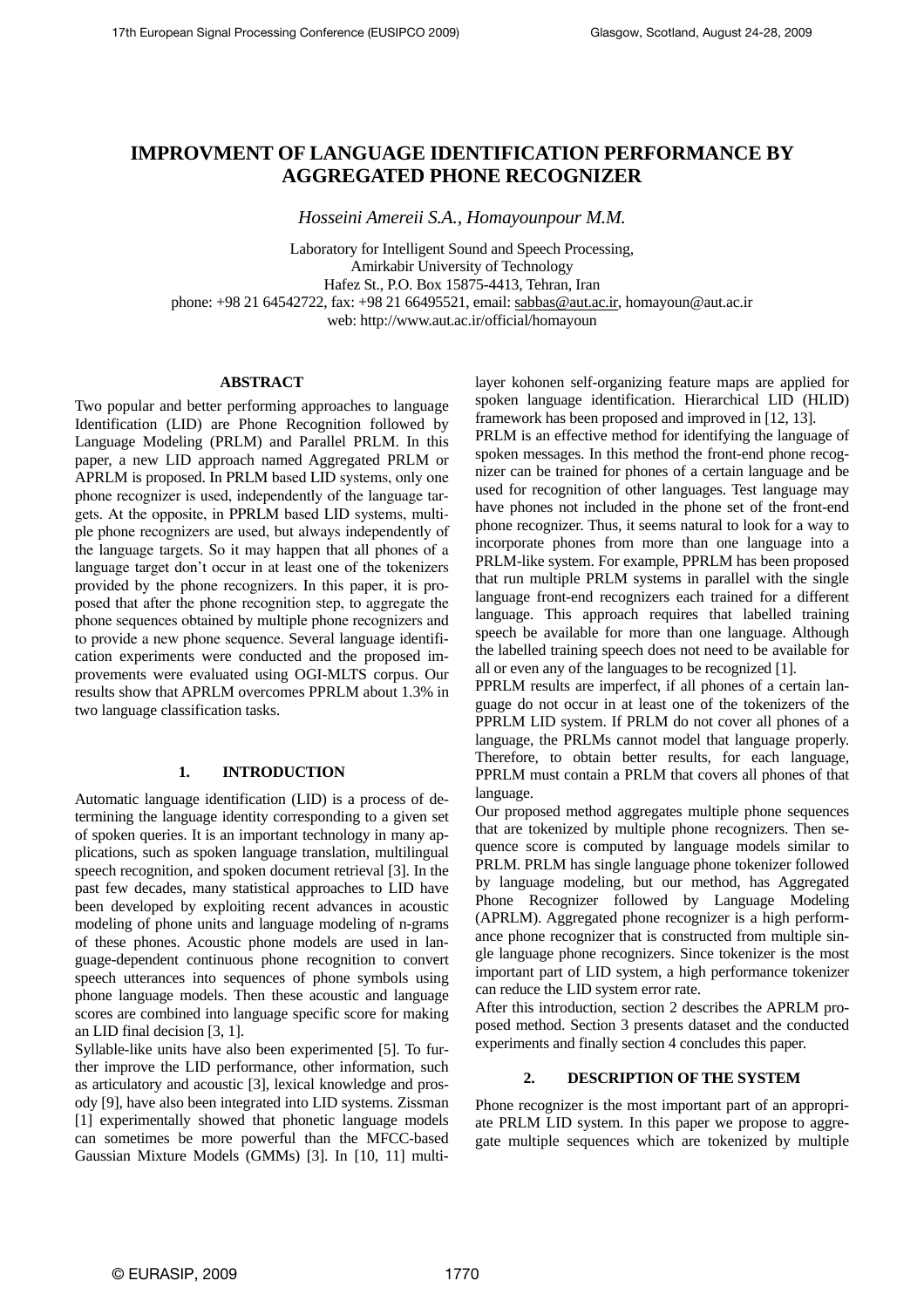phone recognizers using a voting procedure. HTK was used in our experiments for training and recognition [8].



Figure 1 - Aggregated Phone Recognition followed by Language Modeling (APRLM) framework.

Sounds in languages to be identified do not always occur in the language used to train a phone recognizer. Due to this fact, PPRLM was proposed by Hazan [1]. Suppose that we want to identify a language L using a PPRLM including phone recognizers for languages A and B. Suppose language L include phone 'x' which is covered only by phone recognizer of language A and phone 'y' which covered only by phone recognizer of language B. Tokenization performance of speech signal from language L by A and B tokenizers are weak, since 'y' is not covered by A phone recognizer and 'x' is not also covered by B phone recognizer. Therefore results of both PRLMs would be weak. However, PPRLM can compensate this problem, but it is not adequate, because both two sequences is defective (sequence produced by A tokenizer does not include 'y' phones and B sequence does not include 'x' phones) and combination of them cannot satisfy LID task requirements. A sequence that contains all 'x' and 'y' phones together is needed to perform a better LID task. Aggregated phone recognizer is our solution; sequences produced by an aggregated tokenizer contain all phones existing in input utterances, if at least one tokenizer covers them.

The phone recognizer output includes the sequence of phones and their corresponding time interval and loglikelihoods. Substitution, insertion and deletion of phones are three errors that may occur in phone recognition. Also, start and end point of each recognized phone may be determined mistakenly. These errors are popular in PRLM and PPRLM and they are unavoidable. In this paper, we want to reduce these errors by voting among multiple sequences that have been tokenized by multiple phone recognizers.

In Aggregated PRLM (APRLM), aggregated phone recognizer is used to tokenize phone sequences of training and testing utterances. Language models are obtained by computing n-gram statistics of phone sequences. In recognition, score of any phone sequence is computed by each language model. Finally, scores obtained from language models determine test utterance language. APRLM is similar to PRLM in producing language models, computing test utterances scores and deciding about language.

For each phone, its start and end points and its score are obtained. Any sequence includes many phone observations. Each phone observation includes the phone name, its start and end points and its corresponding score. Here, we propose simple voting among phone observations in phone sequences; weighted voting can be used by considering score of each phone. The Aggregation algorithm is explained as follows:

# **2.1 Aggregation algorithm**

Aggregation algorithm is performed in the following steps:

- a- Create an empty sequence named aggregated sequence.
- b- For each input utterance, tokenize it by at least three tokenizers. Each tokenizer produces one phone observation sequence.
- c- At the first iteration of the algorithm choose the first phone observation in all phone observation sequences and choose the most frequent one and consider it as aggregated phone observation and add it to the aggregated phone sequence. Go to step e.
- d- For the next iterations of the algorithm, choose the first unconsidered phone observation in all phone observation sequences and choose the most frequent one and consider it as aggregated phone observation and add it to the aggregated phone sequence.
- e- Consider the aggregated phone observation in each phone observation sequence and choose the most frequent start point. Consider this start point as aggregated phone observation's start point.
- **f-** Consider the aggregated phone observation in each phone observation sequence and choose the most frequent end point. Consider this end point as aggregated phone observation's end point.
- g- In all sequences, each observation which its overlap with aggregated phone observation is more than half of the duration of aggregated phone observation will not be considered in determining the next aggregated phone observation.
- h- The algorithm ends when all phone observations in all phone sequences are considered else go to step d.
- i- End.

For more details, the algorithm is explained by an example given in table 1. In table 1, 4 sequences are aggregated. Each observation is shown by {phone (start point, end point)}. Underlined expressions show incorrectness in observations. ASeq means aggregated sequence. In this table it can be observed that how insertion, deletion and substitution errors are reduced by aggregation algorithm. Phone time alignments are also provided by aggregation procedure.

**Table 1 – Aggregating four phone sequences** 

| Seq.1 | $a(0,9)$ , c(10,16), d(17,19), z(20,29), s(30,38)                     |
|-------|-----------------------------------------------------------------------|
| Seq.2 | $a(0,\underline{8}), f(9,12), c(13,16), d(17,21), x(22,29), g(30,35)$ |
| Seq.3 | $g(0,10)$ , c(11,17), d(18,21), x(22,26), u(27,28), s(29,34)          |
| Seq.4 | $a(0,10), g(11,16), r(17,21), x(22,35)$ {deletion}                    |
| ASeq. | $a(0,10)$ , c(11,16), d(17,21), x(22,29), s(30,35)                    |

First observation in Seq1 is "a  $(0, 9)$ ", in Seq2 is "a  $(0, 8)$ ", in Seq $3$  is "g  $(0, 10)$ " and in Seq $4$  is "a  $(0, 10)$ ". By voting among the first observations in all sequences, "a (0, 10)" will be selected. Now, "c (10, 16)", "f (9, 12)", "c (11, 17)" and "g (11, 16)" are the first unconsidered observations of sequences Seq1, Seq2, Seq3 and Seq4 respectively. "c (11, 16)" is selected as the next aggregated observation. By continuing the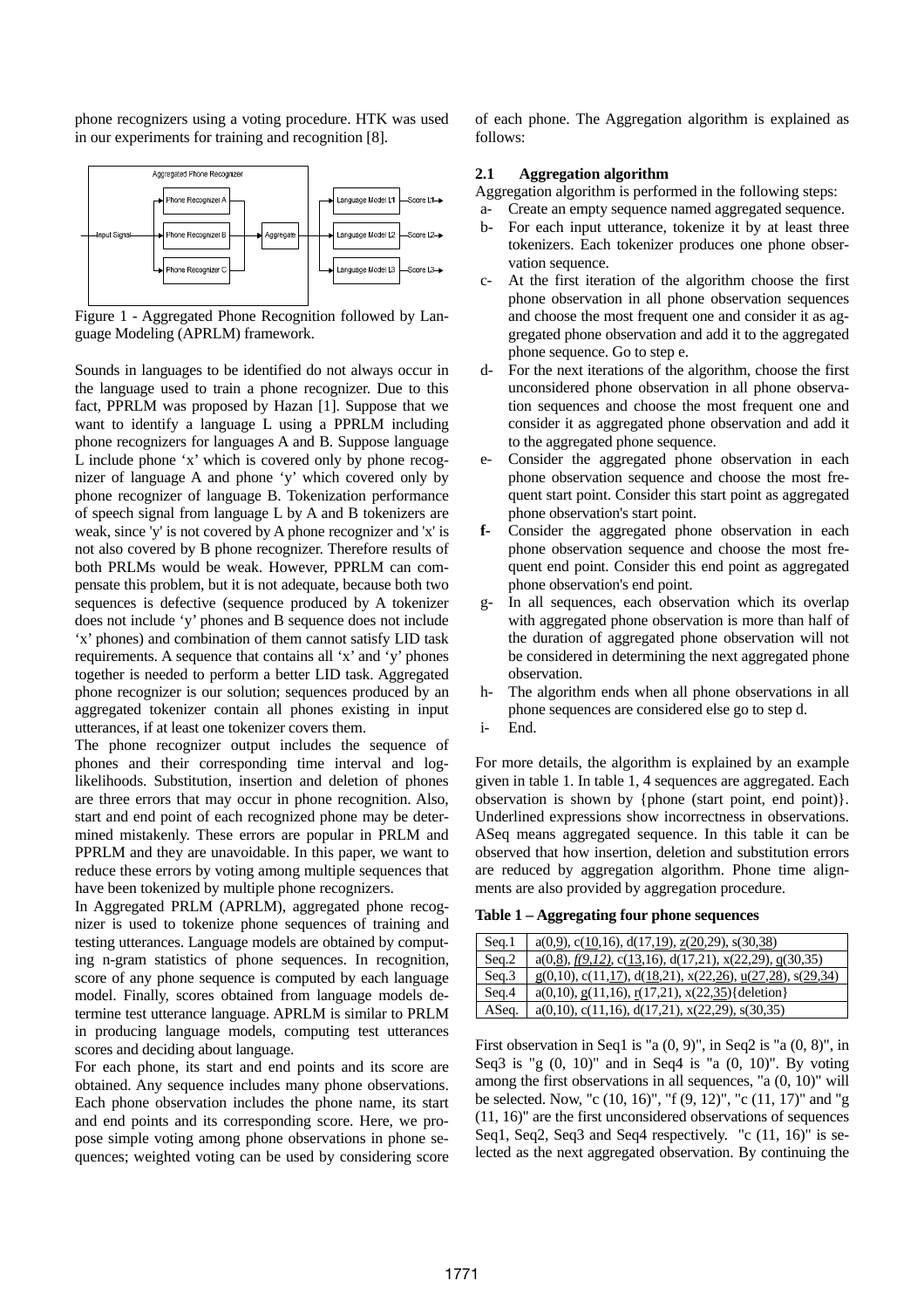aggregation algorithm, "d (17, 21)", "x (22, 29)" and "s (30, 35)" will be selected in the next iterations of the aggregation algorithm.

## **3. EXPERIMENTS**

#### **3.1. Database**

The Oregon Graduate Institute Multi-Language Telephone Speech (OGI-MLTS) corpus [6, 7] was used to evaluate the performance of proposed method versus conventional PRLM and PPRLM methods. This corpus was divided into four segments: initial training set, development set, evaluation set and extended training set. Initial training set is phonetically labelled [6]. In this paper ten phone recognizers were trained using phonetically labelled messages of initial training segment of the OGI-MLTS corpus.

## **3.2. Conducted experiments**

In our experiments, we trained ten phone tokenizers; therefore we have ten phone observation sequences for each utterance in training or test set. One phone tokenization output is created for each utterance by aggregating the phone observation sequences of all ten tokenizers. Language models are extracted using phone sequences obtained by tokenizing a sufficient number of utterances by each language tokenizer. Utterances from all ten languages are tokenized by each of ten language tokenizers and so 100 language models are obtained. We have also 10 language models for the aggregated phone observation sequences (one language model is extracted from the phone sequence obtained by aggregation of phone observations when utterances from each language are tokenized).

#### *3.2.1 Pair-wise experiments*

In this section, language-pair identification results are presented. Two PRLMs were used: one by English phone recognizer and other by Farsi phone recognizer. PPRLM and APRLM use all ten language phone recognizers. In each work, we classify languages pair wisely. Therefore, 90 experiments (10\* 9 pair languages) for each approach exist. Table 2 presents the average of these 90 experiments. More details are presented in tables 3,4 and 5. In table 2 the results of evaluating the PRLM using English or Farsi tokenizer, PPRLM with ten tokenizers in ten languages and aggregated PRLM with an aggregated tokenizer are presented.

|  |  |  |  |  | Table 2 – LID accuracy on 45s utterances |
|--|--|--|--|--|------------------------------------------|
|--|--|--|--|--|------------------------------------------|

| LID                            | $L$ VS. $L'$ (average) |
|--------------------------------|------------------------|
| PRLM (English Tokenizer)       | 82.9%                  |
| PRLM (Farsi Tokenizer)         | 81.5%                  |
| <b>APRLM</b> (Aggregated PRLM) | 84.7%                  |
| PPRI M                         | 83.4%                  |

Right column in this table shows average accuracy of LID task between two languages, for example English vs. Farsi or French vs. German and so on. The results show that APRLM overcomes other approaches. Aggregated phone recognition improves LID performance in APRLM because its tokenization performance is better than other classic phone recognizers. APRLM covers more phones than single phone recognizer or multiple independent phone recognizers. Table 3 shows LID task on Japanese language versus other nine languages. Superiority of APRLM is evident in this table. Table 4 and table 5 show results of identifying French and German languages versus other nine languages respectively. In these tables, the superiority of APRLM can be observed.

**Table 3 – LID accuracy Japanese versus Others** 

| Language   | <b>PRLM</b> | <b>PRLM</b> | <b>PPRLM</b> | <b>APRLM</b> |
|------------|-------------|-------------|--------------|--------------|
|            | (EN)        | (FA)        |              |              |
| English    | 87%         | 76%         | 79%          | 84%          |
| Farsi      | 87%         | 84%         | 90%          | 95%          |
| French     | 84%         | 82%         | 92%          | 90%          |
| German     | 89%         | 85%         | 87%          | 92%          |
| Korean     | 92%         | 81%         | 89%          | 92%          |
| Mandarin   | 84%         | 92%         | 83%          | 90%          |
| Spanish    | 61%         | 66%         | 68%          | 72%          |
| Tamil      | 92%         | 95%         | 92%          | 95%          |
| Vietnamese | 83%         | 85%         | 88%          | 95%          |
| Average    | 84%         | 83%         | 85%          | 89%          |

**Table 4 – LID accuracy French versus Others** 

| Language   | PRLM (EN) | <b>PRLM</b> | PPRLM | <b>APRLM</b> |
|------------|-----------|-------------|-------|--------------|
|            |           | (FA)        |       |              |
| English    | 74%       | 58%         | 79%   | 68%          |
| Farsi      | 69%       | 71%         | 74%   | 67%          |
| German     | 80%       | 72%         | 70%   | 80%          |
| Japanese   | 84%       | 82%         | 92%   | 90%          |
| Korean     | 83%       | 84%         | 86%   | 84%          |
| Mandarin   | 78%       | 87%         | 81%   | 76%          |
| Spanish    | 82%       | 83%         | 77%   | 89%          |
| Tamil      | 100%      | 100%        | 97%   | 100%         |
| Vietnamese | 91%       | 91%         | 94%   | 94%          |
| Average    | 82%       | 81%         | 83%   | 83%          |

**Table 5 – LID accuracy German versus Others** 

| Language   | PRLM (EN) | <b>PRLM</b> | <b>PPRLM</b> | <b>APRLM</b> |
|------------|-----------|-------------|--------------|--------------|
|            |           | (FA)        |              |              |
| English    | 67%       | 70%         | 75%          | 72%          |
| Farsi      | 75%       | 63%         | 75%          | 70%          |
| French     | 80%       | 72%         | 70%          | 80%          |
| Japanese   | 90%       | 85%         | 87%          | 92%          |
| Korean     | 76%       | 74%         | 85%          | 77%          |
| Mandarin   | 76%       | 79%         | 79%          | 82%          |
| Spanish    | 73%       | 68%         | 72%          | 90%          |
| Tamil      | 100%      | 95%         | 94%          | 98%          |
| Vietnamese | 86%       | 82%         | 83%          | 92%          |
| Average    | 80%       | 76%         | 80%          | 83%          |

#### *3.2.2 Ten language Identification*

Table 6 shows language identification results on ten languages. APRLM in ten languages identification overcomes PPRLM with different configuration, also. Increasing PPRLM tokenizers always don't improve LID performance, table 6 shows this claim precisely. PPRLM with two tokenizers in table 6, includes only English and Farsi phone recog